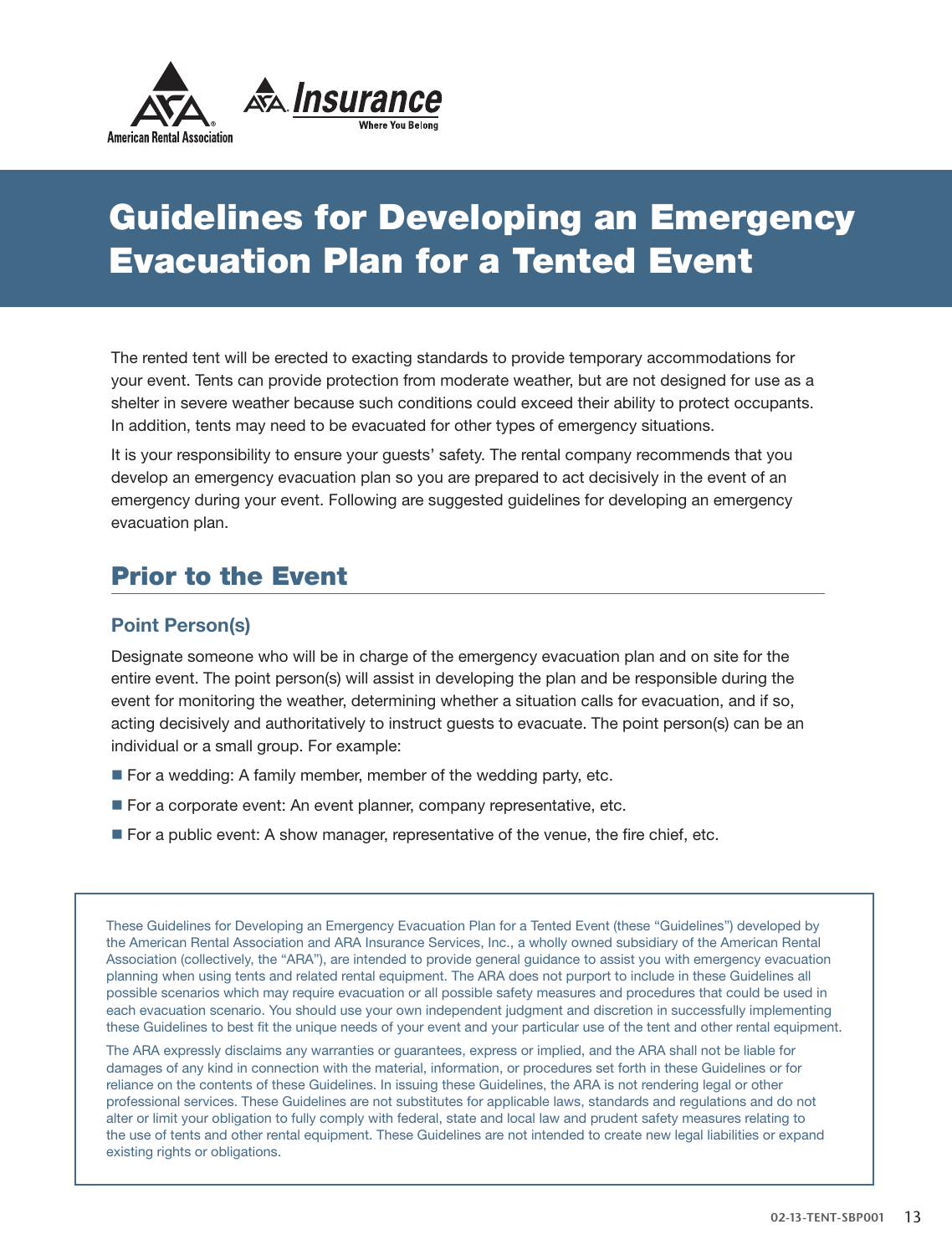#### **Emergency Conditions**

Work with the point person(s) to determine the emergency conditions that will trigger an evacuation of the tent structure. Following are some examples of situations in which it is unsafe to remain in a tent:

| <b>Hazardous Situation</b>                         | <b>Why Evacuate</b>                                                                                         |
|----------------------------------------------------|-------------------------------------------------------------------------------------------------------------|
| <b>Damaging winds</b>                              | The tent could collapse and injure occupants; the tent cannot protect<br>occupants from flying debris.      |
| <b>Fire or explosion</b>                           | The tent cannot protect occupants from excessive heat, flames or<br>flying debris.                          |
| <b>Lightning</b>                                   | Lightning poses a risk of electrocution, electric shock or fire.                                            |
| <b>Hail or sleet</b>                               | Excessive weight could cause the tent to collapse and<br>injure occupants.                                  |
| <b>Excessive rainfall</b>                          | Saturation of ground with water may compromise securement.<br>The tent could collapse and injure occupants. |
| <b>Flash flooding</b>                              | Saturation of ground with water may compromise securement.<br>The tent could collapse and injure occupants. |
| <b>Snow accumulation</b>                           | Excessive weight could cause the tent to collapse and<br>injure occupants.                                  |
| Ice storm                                          | Excessive weight could cause the tent to collapse and<br>injure occupants.                                  |
| <b>Gas leak</b>                                    | Atmospheric conditions may not be suitable for occupants.                                                   |
| <b>Earth movement</b><br>(e.g., tremor, landslide) | Ground conditions may not be suitable for occupants and may<br>compromise the tent's securement.            |

#### **Evacuation Location**

Work with your point person(s) to predetermine where guests will go and how they will get there if the tent must be evacuated:

- n Identify a nearby permanent building large enough to accommodate your guests, make sure it will be open and accessible during your event, and make a note of its address in case you have to call for emergency assistance. If there is no building nearby, consider using vehicles, an open area away from the tent or locations recommended by the National Weather Service or Emergency Alert System. Of utmost importance is that the tent should never be used as a shelter in an emergency situation.
- Determine how guests will get to the evacuation location (e.g., the route to take, travel by foot or car, etc.). Consider preparing a sketch of the event site.

#### **Communication**

Plan how you will communicate with your guests in an emergency. Depending upon the size of the event, consider backup methods of communication for situations in which there is no electrical power, cellphone signals are interrupted, etc.